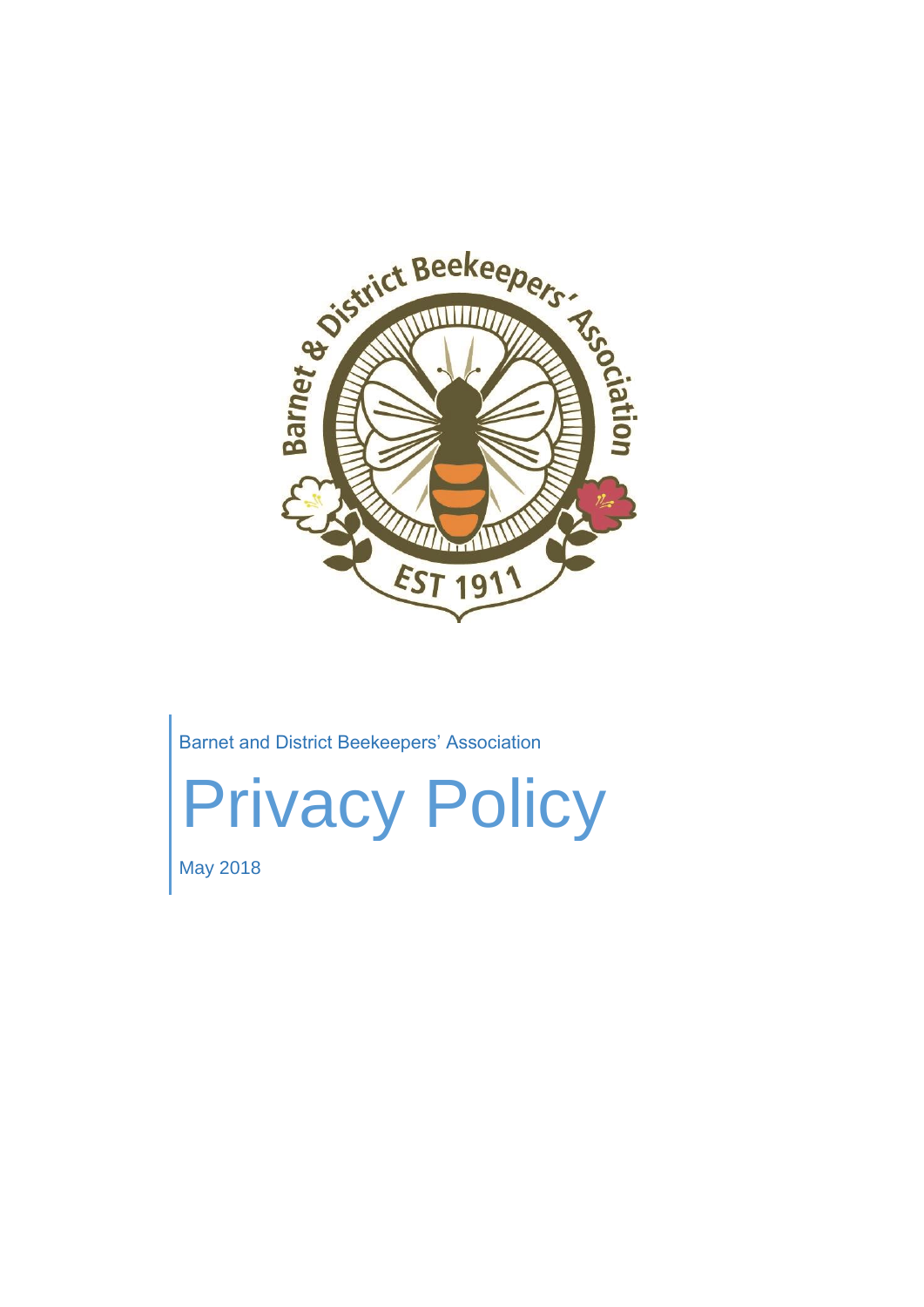# **Contents**

| What personal data does Barnet and District Beekeepers' Association (BDBKA) collect? 1 |  |
|----------------------------------------------------------------------------------------|--|
|                                                                                        |  |
|                                                                                        |  |
|                                                                                        |  |
|                                                                                        |  |
| Who is responsible for ensuring compliance with the relevant laws and regulations? 1   |  |
|                                                                                        |  |
|                                                                                        |  |
|                                                                                        |  |
|                                                                                        |  |
|                                                                                        |  |
|                                                                                        |  |
|                                                                                        |  |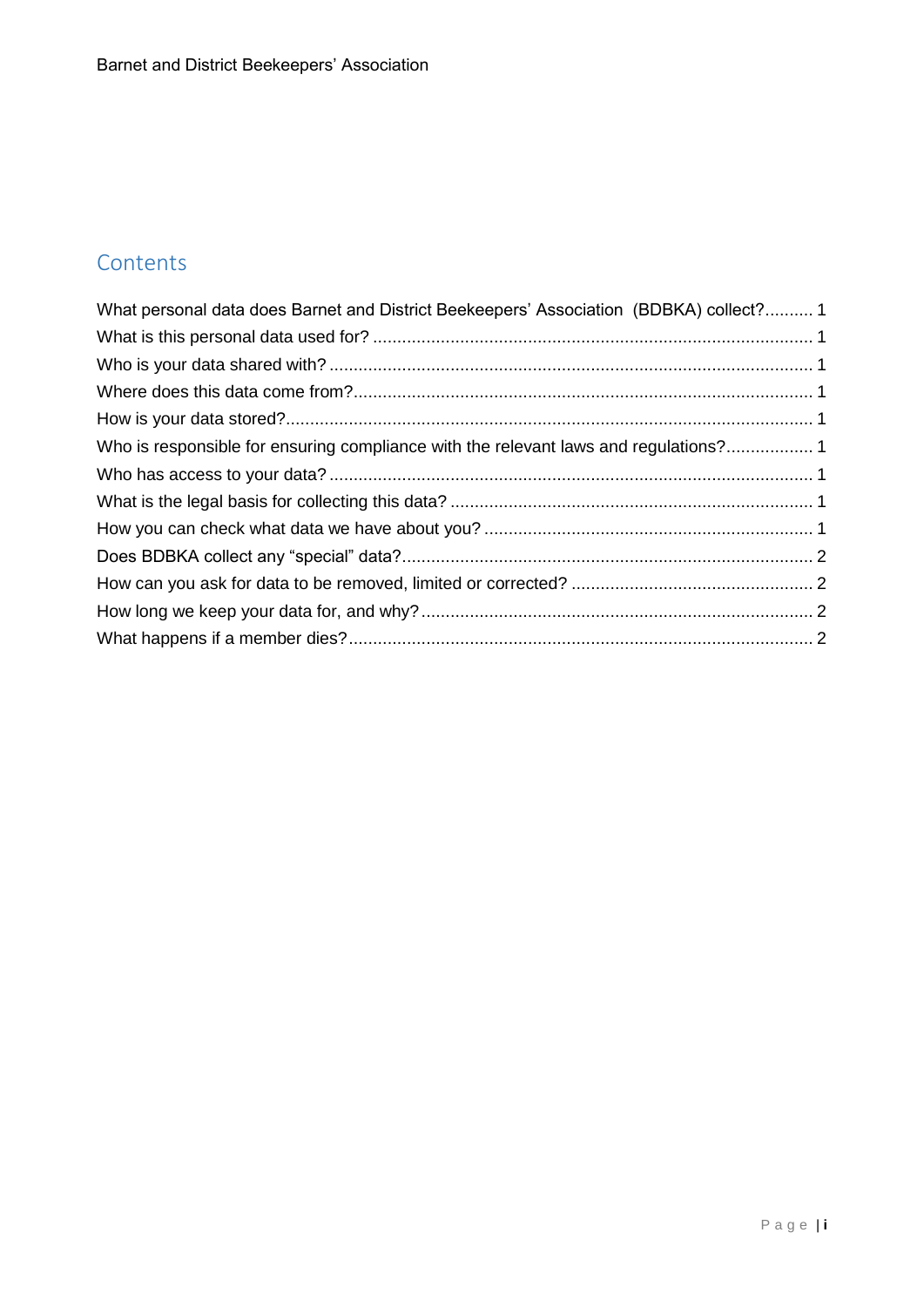# <span id="page-2-0"></span>What personal data does Barnet and District Beekeepers' Association (BDBKA) collect?

The data we routinely collect includes members' names, addresses, email addresses and phone numbers. We collect this data directly from our members when they join the Association and when they renew their membership.

## <span id="page-2-1"></span>What is this personal data used for?

We use members' data for the administration of your membership; the communication of information, and the organisation of events. We provide your data to the British Beekeepers Association (BBKA) for their use as explained in the section below.

### <span id="page-2-2"></span>Who is your data shared with?

Your membership data is passed on to the BBKA, of which you become a member when you join Barnet and District Beekeepers' Association Your personal data is not passed on by us to organisations other than the Bee Disease Insurance scheme (BDI). BeeBase, Beecraft Magazine (if subscription is requested), and BeeConnected (if requested)

## <span id="page-2-3"></span>Where does this data come from?

Data for most of our members comes from them when they join BDBKA or when they update their information. The information held by the BBKA may be updated by BDBKA if you have given it permission to change your record.

### <span id="page-2-4"></span>How is your data stored?

This information is mainly stored in digital form on computers and in the form of written documents stored at the current address of the BDBKA Membership Secretary (details can be found on our website).; We sometimes use MailChimp for sending email Newsletters to our members. The Mailchimp privacy policy can be found here https://mailchimp.com/legal/privacy/

# <span id="page-2-5"></span>Who is responsible for ensuring compliance with the relevant laws and

#### regulations?

Under the GDPR (General Data Protection Regulation) we do not have [a statutory requirement to have a](https://ico.org.uk/for-organisations/guide-to-the-general-data-protection-regulation-gdpr/accountability-and-governance/data-protection-officers/)  [Data Protection Officer.](https://ico.org.uk/for-organisations/guide-to-the-general-data-protection-regulation-gdpr/accountability-and-governance/data-protection-officers/) The current BDBKA Chair person is the person who is responsible for ensuring BDBKA discharges its obligations under the GDPR..

#### <span id="page-2-6"></span>Who has access to your data?

Members of the committee of BDBKA have access to members' data in order for them to carry out their legitimate tasks for the organisation.

## <span id="page-2-7"></span>What is the legal basis for collecting this data?

BDBKA collects personal data that is necessary for the purposes of its *legitimate interests* as a membership organisation representing Honeybees and Beekeepers.

For some data, such as that relating to financial matters, the basis for its collection and retention is to comply with our legal obligations.

### <span id="page-2-8"></span>How you can check what data we have about you?

If you want to see the basic membership data we hold about you, you should contact the current BDBKA Membership Secretary.

You can contact us with a "[Subject Access Request](https://ico.org.uk/for-the-public/personal-information/)" if you want to ask us to provide you with any other